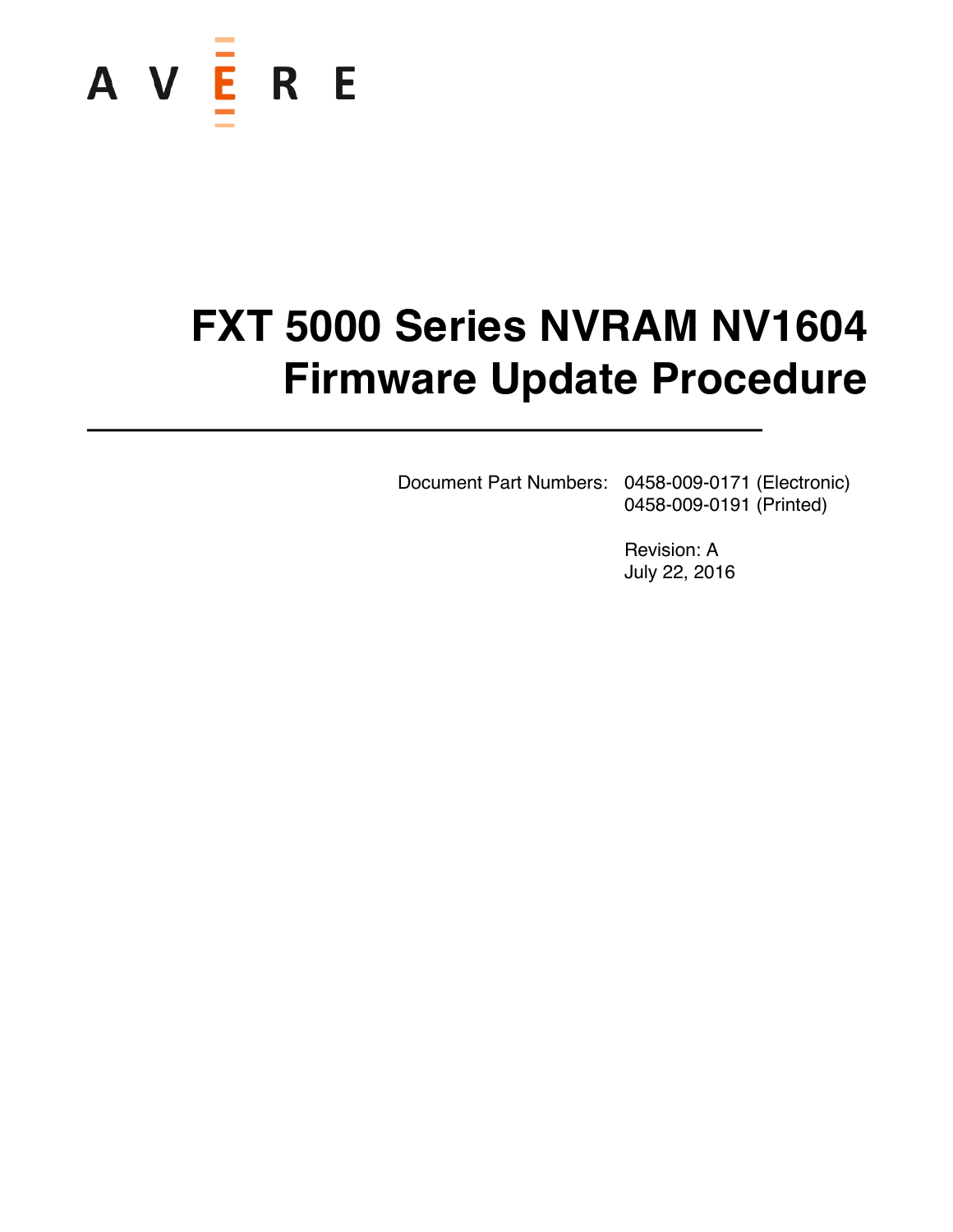Intentionally Blank

Avere Systems, Inc.

910 River Avenue Pittsburgh, PA 15212 1-412-894-2570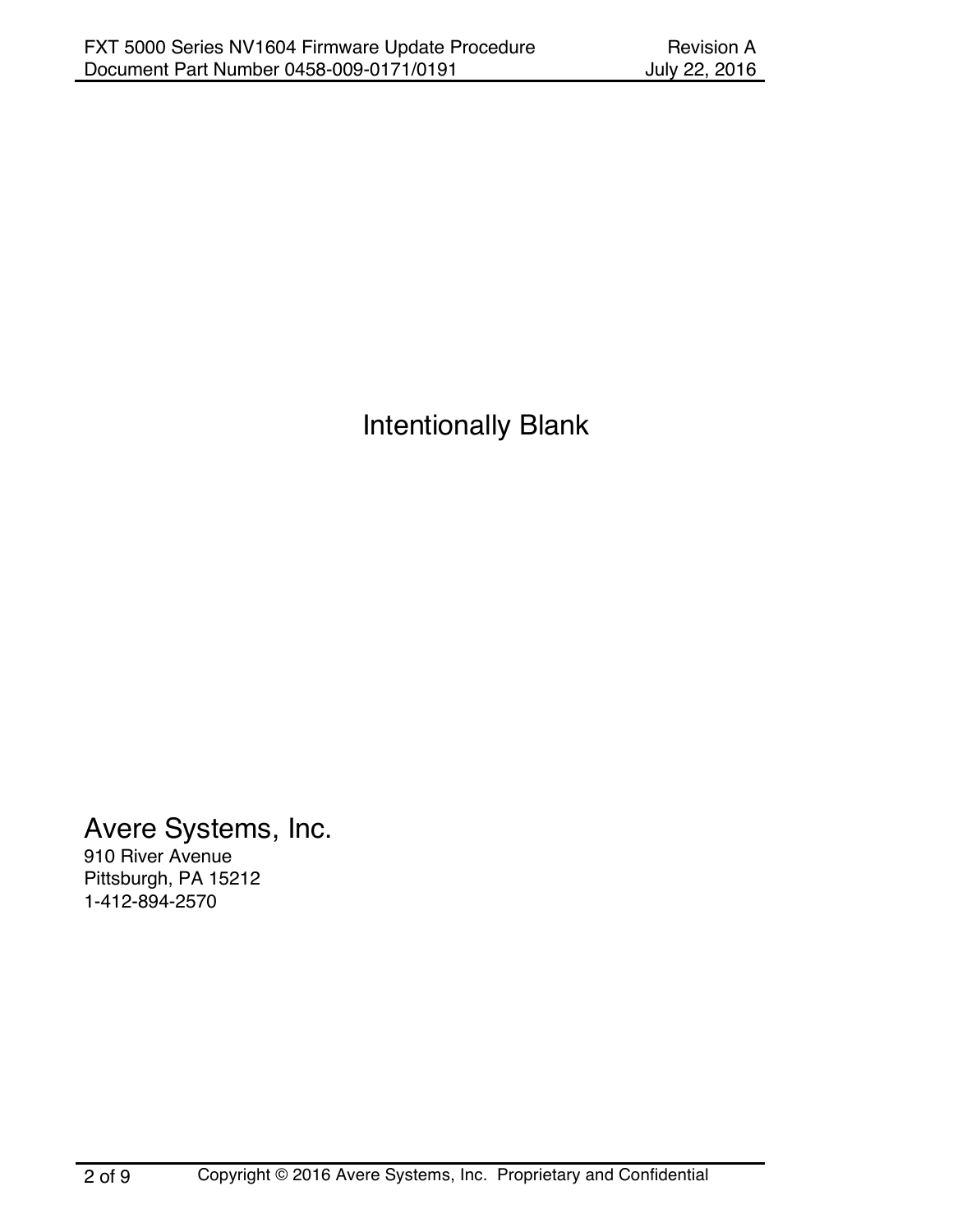#### **Revision History**

| <b>Revision</b> | <b>Date</b>      | <b>Description of Changes</b> |
|-----------------|------------------|-------------------------------|
| A               | July 22,<br>2016 | <b>Original Release</b>       |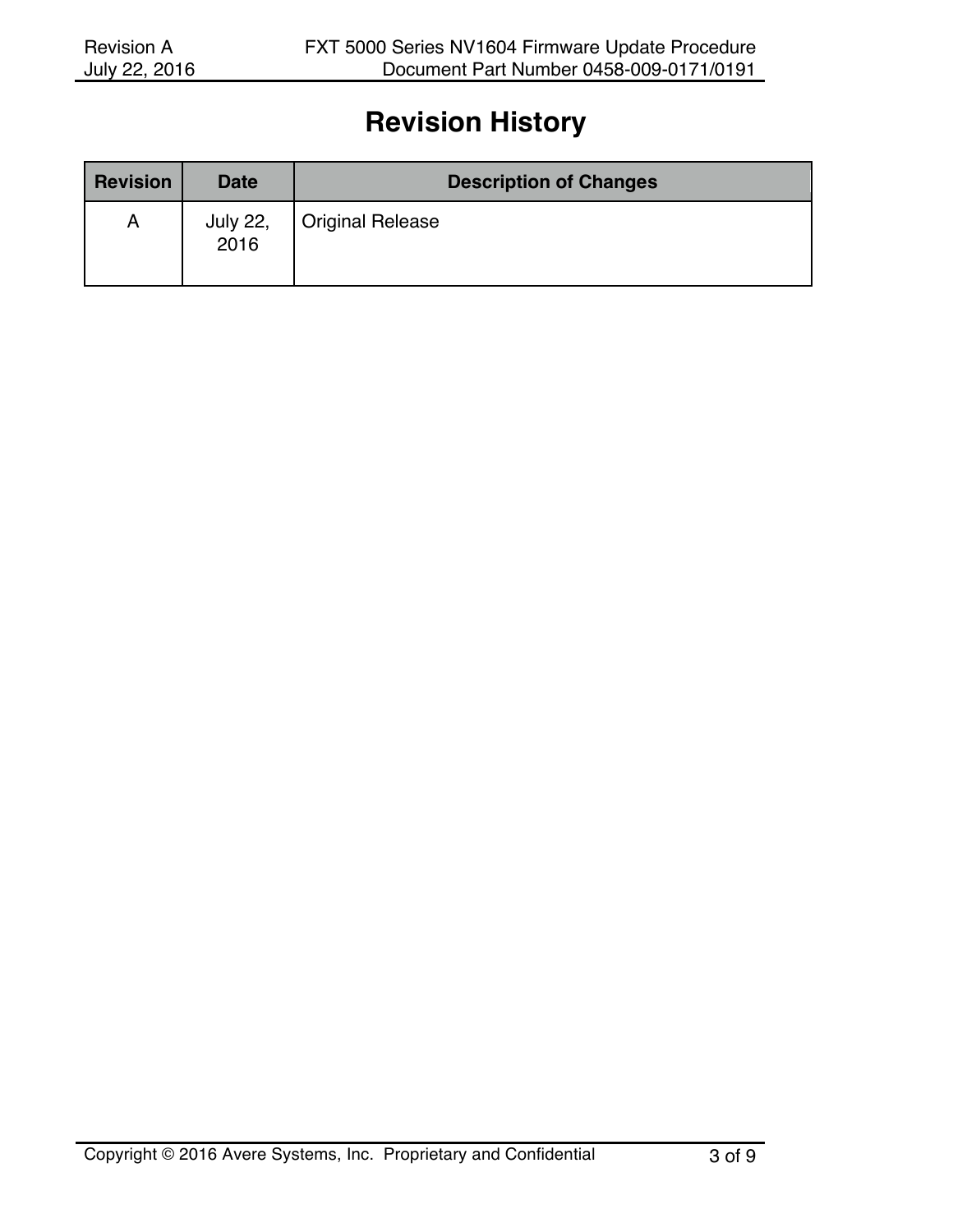#### **Table Of Contents**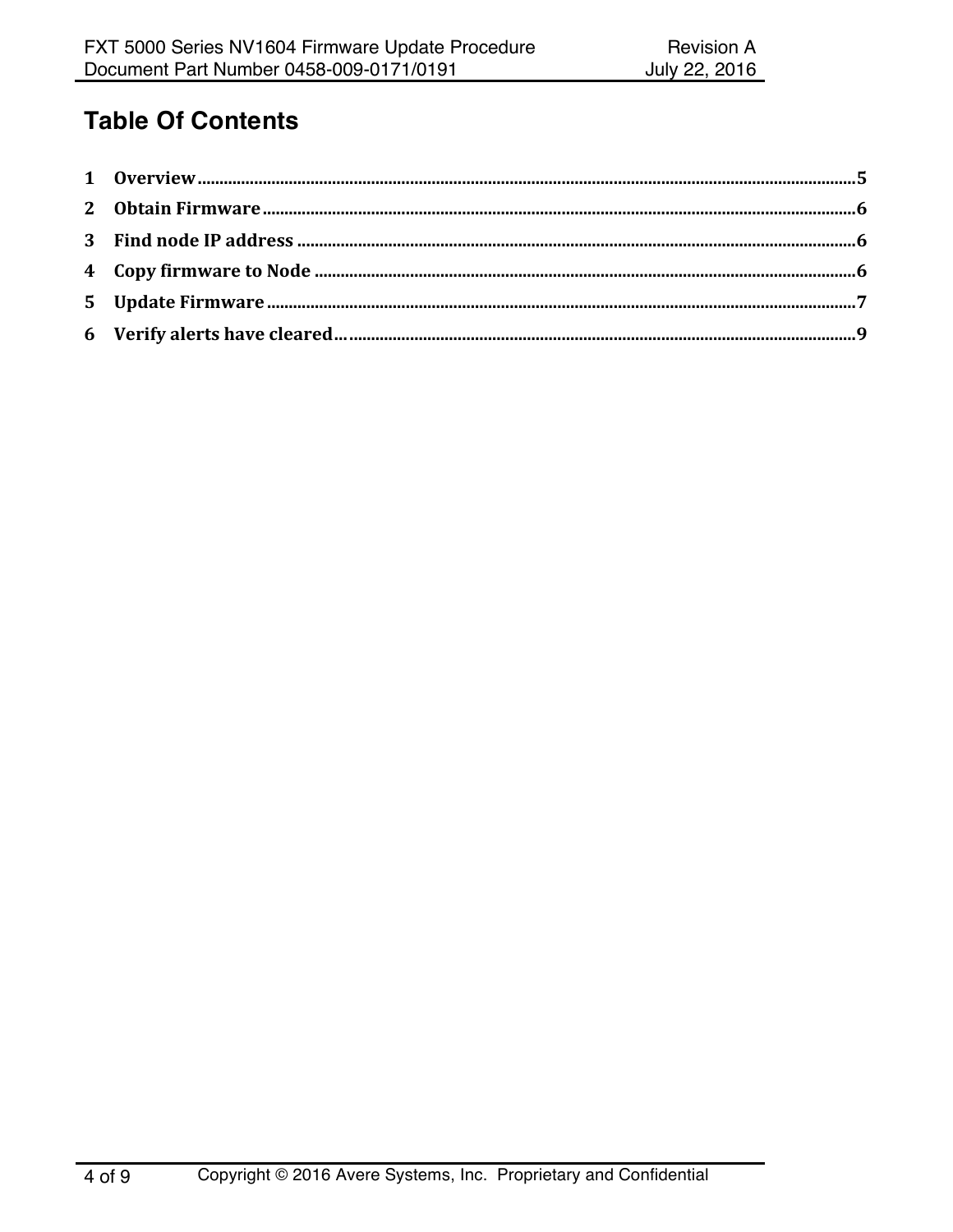### **1 Overview**

#### 1.1 Introduction

The procedure is written for qualified service personnel who are familiar with Avere Systems software and the FXT Series product. Only those people who are familiar with Avere software and the FXT Series products and are trained in the potential hazards involved with servicing this type of equipment should attempt these procedures.

These procedures assume you have the following skills and experience:

- o Working knowledge of the Avere Systems Dashboard (user interface) for node and cluster management.
- o Working understanding of the FreeBSD and UNIX-like Command Line Interfaces.
- o Basic understanding of common networking concepts and practices.
- o Working familiarity with computer server hardware theory and operation.

#### 1.2 Scope

This procedure is ONLY applicable to the FXT 5000 series servers with **PMC NV1604** NVRAM adapters installed.

- 1.3 This update can be performed remotely via webex. A reboot of the updated node is required.
- 1.4 Items required for update
	- Firmware File: "pmcnv\_firmware\_2.6.06.1"
	- MD5 File: "pmcnv\_firmware\_2.6.06.1.md5"
	- An internet connected computer for downloading firmware and copying firmware to node to be updated.
	- A terminal application in OSX like: Terminal, iTerm, etc. Or Windows: PuTTY, etc.
	- Optional On-site VGA Console A.K.A "Crash Cart" Equipped with monitor and keyboard.

**Note:** PMC was acquired by Microsemi in 2015. The utilities created by Avere Systems are based around the PMC company name. For example: "pmcnvutil" is the utility used to perform actions to the Microsemi NV1604 NVRAM card.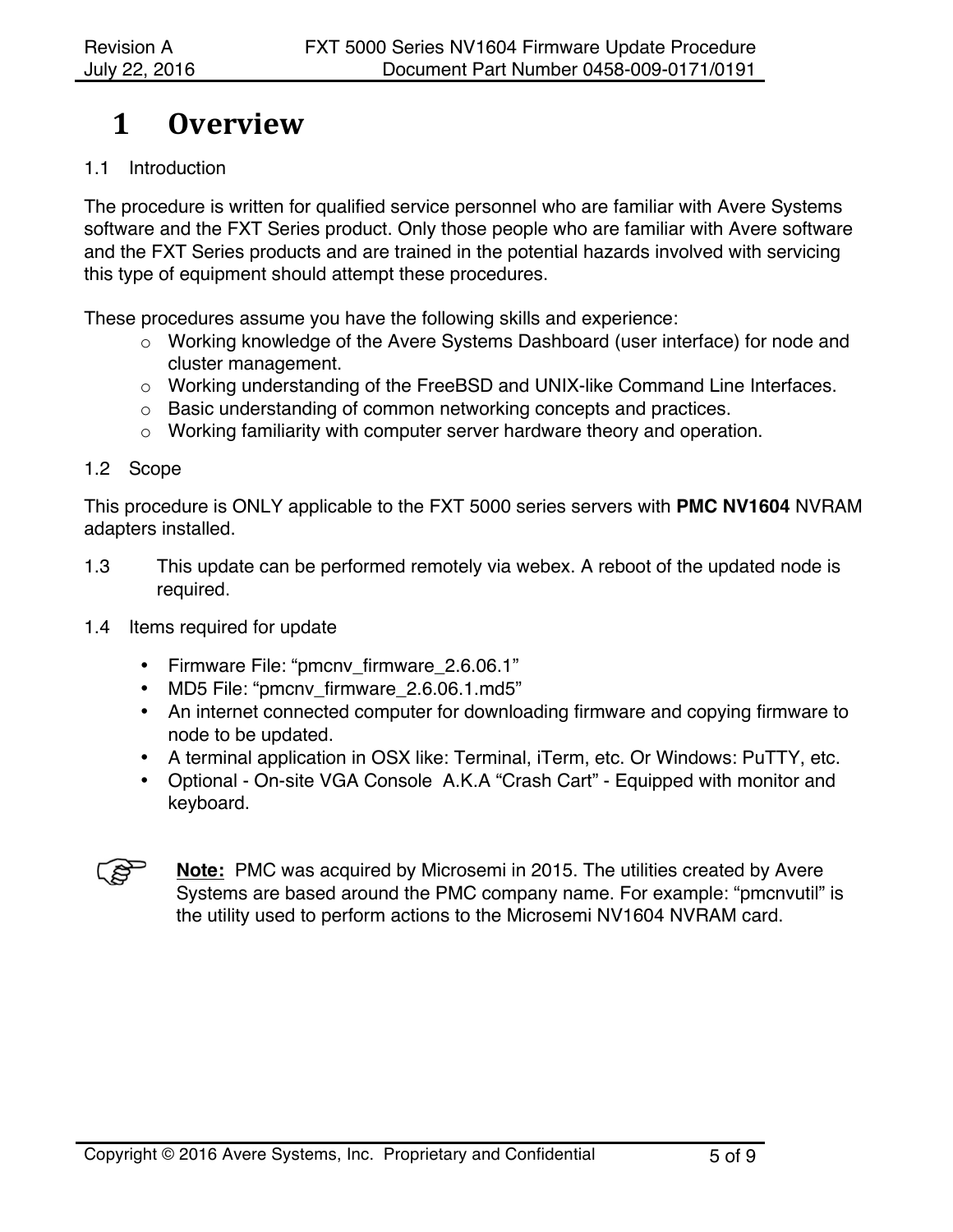### **2 Obtain Firmware**

Only download firmware from the following links as this firmware has been thoroughly tested by Avere Systems Engineering departments.

From an internet connected computer, paste these URL's into a browser to retrieve the files:

https://download.averesystems.com/software/pmcnv\_firmware\_2.6.06.1

https://download.averesystems.com/software/pmcnv\_firmware\_2.6.06.1.md5

# **3 Find node IP address**

- 3.1 Open the Avere GUI for the cluster that contains the node to be updated.
- 3.2 Click on the "Settings" tab, then click on "FXT Nodes" on the left column. Find the exact node to be updated.
- 3.3 Click on the associated Hyperlink and find the Primary Cluster IP address for that node.
- 3.4 Note that IP address.

# **4 Copy firmware to Node**

- 4.1 Open a command shell terminal.
- 4.2 In the terminal, change directory to where the files were previously downloaded in step 2:

Example - Type: cd /to/where/my/files/downloaded/

4.3 In the terminal, secure copy the files to the "/support" directory on the node to be updated:

Example - Type:

scp pmcnv\_firmware\_2.6.06.1 root@xxx.xxx.xxx.xxx:/support/.

(Where the x's are the ip address of the node being updated) Enter the appropriate password and accept the security warning if prompted.

4.4 Do the same for the .md5 file.

Example - Type:

scp pmcnv\_firmware\_2.6.06.1.md5 root@xxx.xxx.xxx.xxx:/support/.

(Where the x's are the ip address of the node being updated) Enter the appropriate password and accept the security warning if prompted.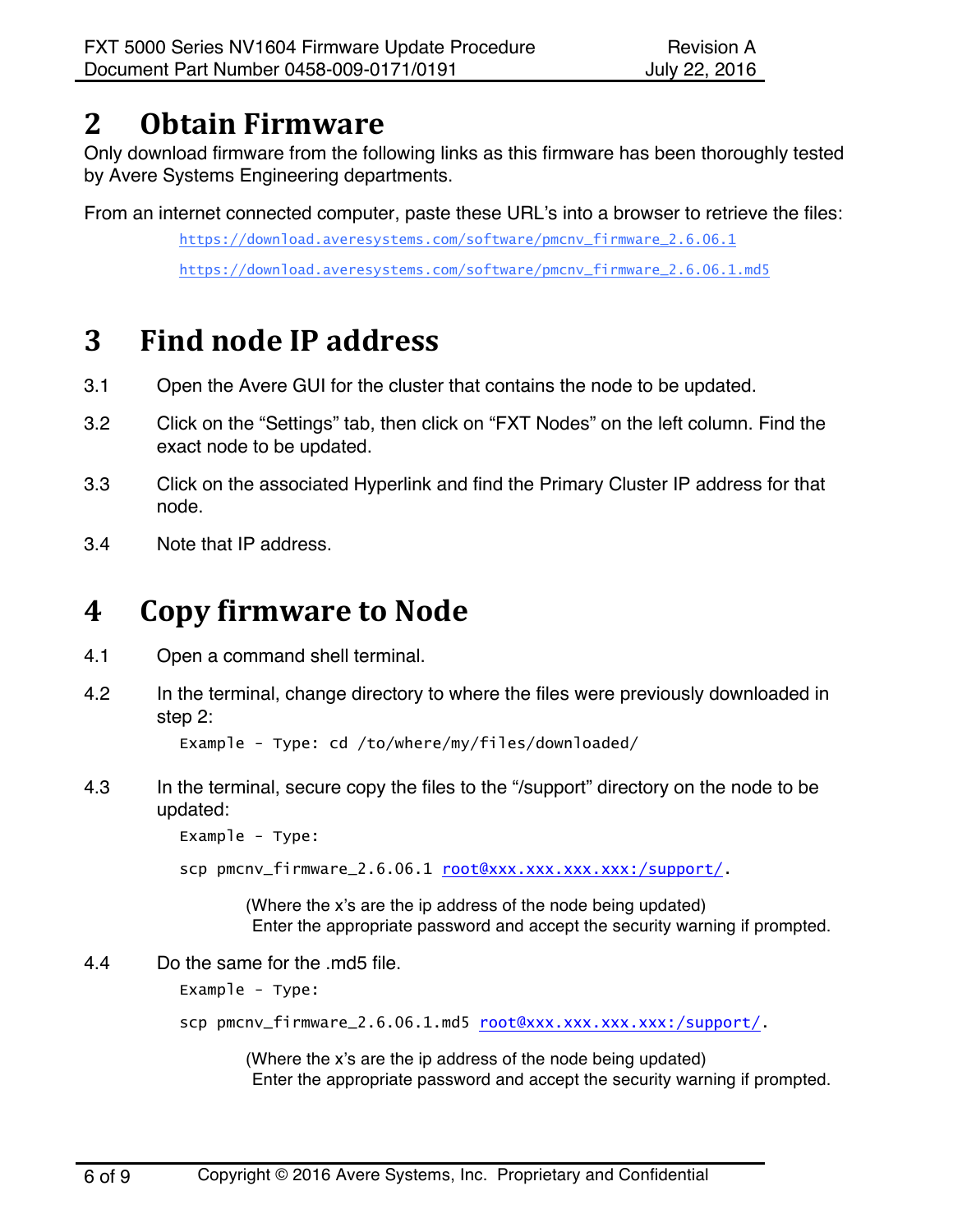4.5 In the terminal "ssh" as root into the server to be updated:

Type: ssh root@XXX.XXX.XXX.XXX

(Where the x's are the ip address of the node being updated) Enter the appropriate password and accept the security warning if prompted.

- 4.6 Change directory to where the uploaded file is and check the md5 of the firmware file. Type: cd /support
- 4.7 Perform a "more" operation to look at the contents of the .md5 file: Type: more pmcnv\_firmware\_2.6.06.1.md5
- 4.8 Perform a "md5" operation on the firmware file: Type: md5 pmcnv\_firmware\_2.6.06.1

For Reference, the md5 must equal: 40e627093f118bb25afbd10b18269316

[root@bmw32 /support]# md5 pmcnv\_firmware\_2.6.06.1 MD5 (pmcnv\_firmware\_2.6.06.1) = 40e627093f118bb25afbd10b18269316 [root@bmw32 /support]#

4.9 Compare the md5 values. They must be exactly the same or the firmware file has been corrupted.



**If md5 does not match, the firmware file may have been corrupted during the download/copying process. Go back to step 2 and repeat sections 2 through 4.** 

### **5 Update Firmware**

All the following is done in the terminal CLI interface logged into the node

5.1 Stop Armada

Type: /etc/rc.d/armadad stop

(This will take a minute or so…)

5.2 Check that the data has been flushed from the NVRAM card Type: nvramutil --check

> [root@bmw32 /support]# nvramutil --check valid=0 < [root@bmw32 /support]#

Check that the command returns **"valid=0"** as shown above.

5.3 View NVRAM card information: (note the change in command)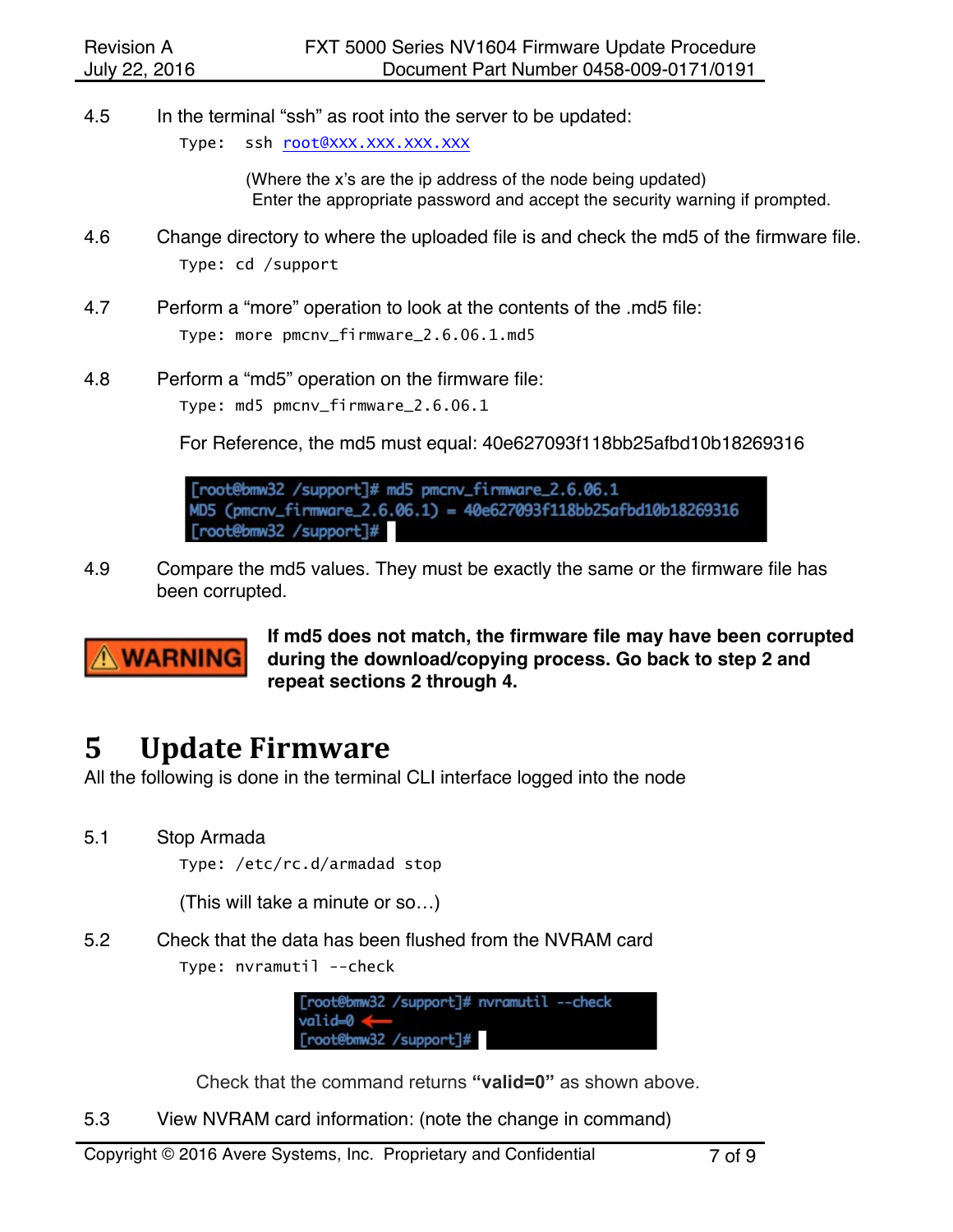Type: pmcnvutil --info That will produce something like this output: Type: pmcnvutil --info HW Ver | HW UUID MTR\_MLC\_TS\_4GB | 040000137A30 Driver | Module | API | Controller | | 1.5.7.0 | 0006 Firmware 1 | Firmware 2 | Firmware 3 2.6.06.0 | None | None Banks | Vend Id | Dev Id | CPLD Version 2 | 0x11f8 | 0xf117 | 5



**NOTE: "**Firmware 2**" is the field that will be modified with this update**

5.4 Update firmware of NVRAM card Type: pmcnvutil --update /support/pmcnv\_firmware\_2.6.06.1

#### 5.5 Check that the update was programmed to the card:

| Type: pmcnvutil --info                                    |                                      |         |            |  |  |  |
|-----------------------------------------------------------|--------------------------------------|---------|------------|--|--|--|
| HW Ver                                                    | HW UUID                              |         |            |  |  |  |
| MTR_MLC_TS_4GB   040000137A30                             |                                      |         |            |  |  |  |
| Driver                                                    | Module                               | API     | Controller |  |  |  |
|                                                           |                                      | 1.5.7.0 | 0006       |  |  |  |
|                                                           | Firmware 1   Firmware 2   Firmware 3 |         |            |  |  |  |
| 2.6.06.0                                                  | 2.6.06.1                             | None    |            |  |  |  |
| Banks $\vert$ Vend Id $\vert$ Dev Id $\vert$ CPLD Version |                                      |         |            |  |  |  |
| 2 <sup>1</sup>                                            | $0x11f8$   $0xf117$                  | 5       |            |  |  |  |
|                                                           |                                      |         |            |  |  |  |

**NOTE:** "Firmware 2" field has changed to "2.6.06.1"